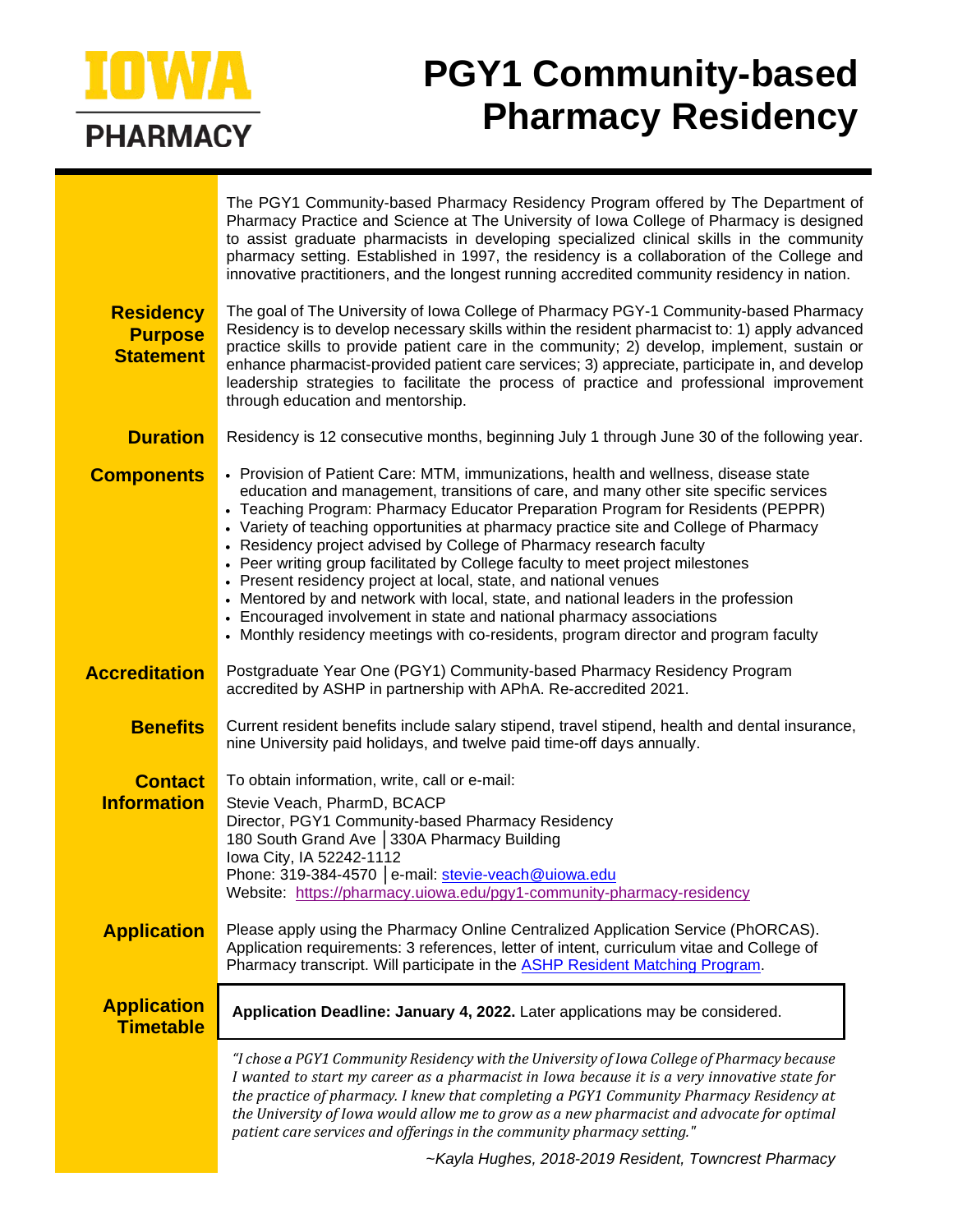| Why complete a<br>community-based<br>residency at The<br>University of Iowa? | . First multi-site community residency accredited by ASHP/APhA<br>• Longest running accredited community-based pharmacy residency in nation<br>. lowa is known for its innovation in community pharmacy practice and track record of producing<br>successful graduates<br>• Sites participate in Iowa's Community Pharmacy Enhanced Pharmacy Network (CPESN), Flip<br>the Pharmacy and value-based pharmacy reimbursement models<br>· Broad experience available at all residency sites or as elective opportunities<br>• Individual sites have unique services and patient populations to match resident's interest<br>• Become part of a network of pharmacy leaders and a critical member of the practice site<br>• Strong affiliations between College, Iowa Pharmacy Association, and pharmacy practice sites<br>. Work with nationally known, innovative practitioners and College faculty<br>• Develop peer relationships among residents in all UI-affiliated programs                                                                                                                                                                                                                                                                                                                                                                                                                |
|------------------------------------------------------------------------------|-----------------------------------------------------------------------------------------------------------------------------------------------------------------------------------------------------------------------------------------------------------------------------------------------------------------------------------------------------------------------------------------------------------------------------------------------------------------------------------------------------------------------------------------------------------------------------------------------------------------------------------------------------------------------------------------------------------------------------------------------------------------------------------------------------------------------------------------------------------------------------------------------------------------------------------------------------------------------------------------------------------------------------------------------------------------------------------------------------------------------------------------------------------------------------------------------------------------------------------------------------------------------------------------------------------------------------------------------------------------------------------------------|
| <b>Residents will</b><br>learn how to                                        | • Manage time effectively to fulfill practice responsibilities<br>• Communicate effectively with patients and healthcare providers when speaking or writing<br>• Efficiently identify and solve pharmacy practice-related problems<br>. Design, execute, and report investigations of community pharmacy-related practice issues<br>• Establish a collaborative working relationship with health care providers in the community<br>• Design, recommend, monitor, and evaluate patient-specific therapy commensurate with the<br>health care needs of the patient and the scope of responsibilities of the community pharmacist<br>• Participate in the community pharmacy's quality improvement approach to prevent medication<br>related problems and identify, assess, and manage of those that occur<br>• Provide concise, applicable, and timely responses to requests for drug information from health<br>care providers and patients<br>• Contribute to the development, implementation and operationalization of an innovative product<br>or service or to the enhancement of an existing product or service<br>• Participate in the marketing activities of a community pharmacy<br>• Design strategies for determining the value and securing compensation for patient care services<br>. Deliver effective education and training programs to patients, student pharmacists and/or |

- members of the health care team
- Serve as a role model, instructor, and preceptor for student pharmacists

**Residency Faculty**



**[Stevie Veach, PharmD, BCACP](https://pharmacy.uiowa.edu/directory/person/stevie-veach)**

Residency Program Director and Clinical Assistant Professor

A graduate of the Iowa Community Pharmacy Residency Program, Dr. Veach has served as a preceptor and mentor for residents and student pharmacists since 2007. Dr. Veach is actively involved in clinical, research, and political initiatives involving community pharmacy practice, including practice site transformation and quality improvement with the Community Pharmacy Enhanced Services Network (CPESN) – Iowa and Flip the Pharmacy.



## **[Jay D. Currie, B.S. Pharm, PharmD, RPh FCCP, FAPhA](https://pharmacy.uiowa.edu/directory/person/jay-dean-currie)**

Clinical Professor and Chair, Department of Pharmacy Practice and Science

Dr. Currie has worked with community pharmacists converting to pharmaceutical care practices since 1991, and worked with sites to develop this residency program in 1997. He is one of the leaders of the community pharmaceutical care movement, developing and implementing programs for pharmacists and student pharmacists.



#### **[Matthew Witry, PharmD, PhD](https://pharmacy.uiowa.edu/directory/person/matthew-j-witry)** Assistant Professor

Dr. Witry serves as the research coordinator for residency projects. As a member of the Health Services Research Division, Dr. Witry's research interests focus on medication monitoring and patient-pharmacists interactions in community pharmacy practice.

**Faculty Research Advisors** William Doucette, RPh, FAPhA, PhD, Professor and Division Head, Health Services Research; Erika Ernst, PharmD, Associate Professor; Amber Goedken, PharmD, PhD, Assistant Professor; Linnea Polgreen, PhD, Assistant Professor; Mary Schroeder, PhD, Assistant Professor; Julie Urmie, PhD, Associate Professor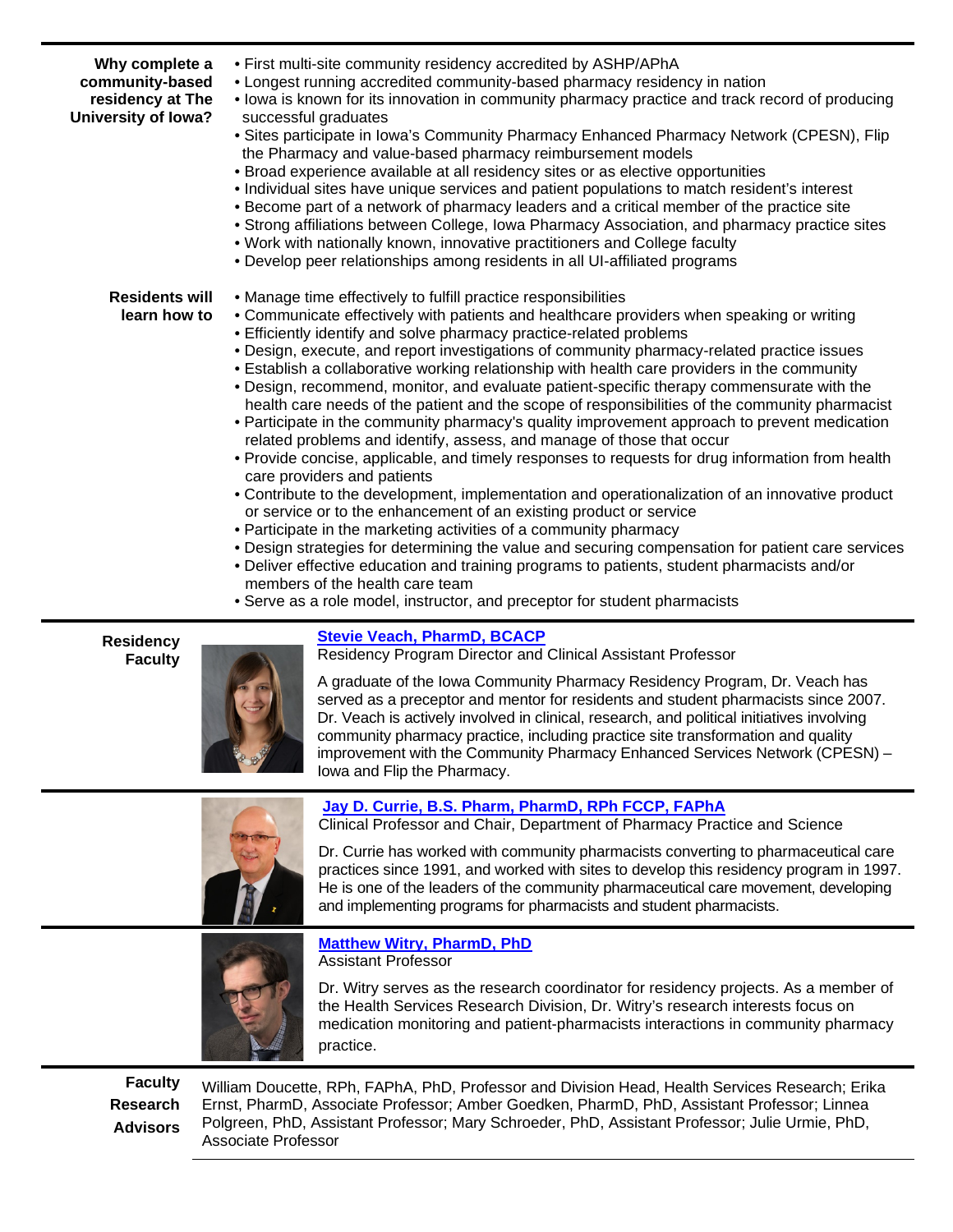**PEPPR Program** The [Pharmacy Educator Preparation Program for Residents and Fellows \(PEPPR\)](https://pharmacy.uiowa.edu/residents-teaching-learning-curriculum) teaching and learning curriculum prepares participants to confidently and effectively identify the needs of learners as well as design, implement, and evaluate relevant educational activities with thoughtful instructional design. Participants will be prepared to educate diverse learners in both clinical and academic environments.

**PEPPR Program Features**

• Core curriculum: instructional design and preceptor development workshops and a monthly teaching and learning forum

- Hands-on teaching opportunities at the UI College of Pharmacy
- Connection to an academic mentor
- Development of a teaching and learning portfolio

**PEPPR Program** 



**[Susan S. Vos PharmD, FAPhA](https://pharmacy.uiowa.edu/directory/person/susan-staggs-vos)** Clinical Associate Professor and Associate Dean of Student Affairs



**[Morgan Sayler Herring,](https://pharmacy.uiowa.edu/directory/person/morgan-sayler-herring)  [PharmD, BCPS](https://pharmacy.uiowa.edu/directory/person/morgan-sayler-herring)** Clinical Associate Professor



**[Kashelle Lockman, PharmD,](https://pharmacy.uiowa.edu/directory/person/kashelle-lockman)  [MA](https://pharmacy.uiowa.edu/directory/person/kashelle-lockman)** Clinical Assistant Professor



**[Anne Zepeski, PharmD, BCPS](https://uihc.org/anne-zepeski)** Clinical Pharmacist, UIHC

My confidence in myself and my clinical skills has grown leaps and bounds over the course of the year. Something else that has been satisfying has been the opportunity to grow my professional network. *~ Brianna Hostert, 2019-2020 Resident, Greenwood Pharmacy*

#### **Residency Sites [Hy-Vee Drugstore Pharmacy](https://www.hy-vee.com/stores/detail.aspx?sc=7042)**, Iowa City **NMS Code 153615**

Bridget Jermeland, PharmD, Site Coordinator Clinical Faculty: Angie Danielson, PharmD

Hy-Vee has over 270 pharmacy sites. Hy-Vee Drugstore is committed to providing comprehensive health and wellness services to its patients. This site participates in CPESN and serves as a test ground for Hy-Vee programs, resulting in a wide range of innovations and services. The resident has the unique ability to contribute to best practices for the entire company and assist in rolling out new programs and pilots. The pharmacy provides patient education and services in-store, on location with local employers, and via telehealth which include medication therapy management, durable medical equipment, hypertension screenings, comprehensive diabetes care education (including Hba1c testing), travel immunization clinic, smoking cessation, chronic care management, medication synchronization and lipid management. Residents have an opportunity to rotate through additional experiences that include corporate management, compounding services, and specialty pharmacy.

### **[Greenwood Pharmacy](https://www.greenwoodpharmacy.com/)**, Waterloo **NMS Code 153622**

Bob Greenwood, B.S. and Robert Nichols, PharmD, Site Coordinators

Clinical Faculty: Joe Greenwood, PharmD, Holly Bradley, PharmD, Jenn Hughes, PharmD, Jenna Beninga, PharmD

Greenwood Pharmacy strives to make a personal connection with their patients and has helped thousands of people lead healthier, better lives. Located in Waterloo, Iowa, Greenwood Pharmacy has been serving the surrounding community since 1987. The pharmacy's extensive variety of patient care services allows them to meet the individual needs of their customers. Pharmacy services include compliance packaging, home delivery, medication synchronization, immunizations and travel vaccines, durable medical equipment, MTM services, transitions of care services, and compounding. Pharmacists at Greenwood work closely with area providers and health-systems to provide optimal patient care. Greenwood Pharmacy is a member of CPESN Iowa and pharmacists at the site are involved local, regional and national community & pharmacy associations.